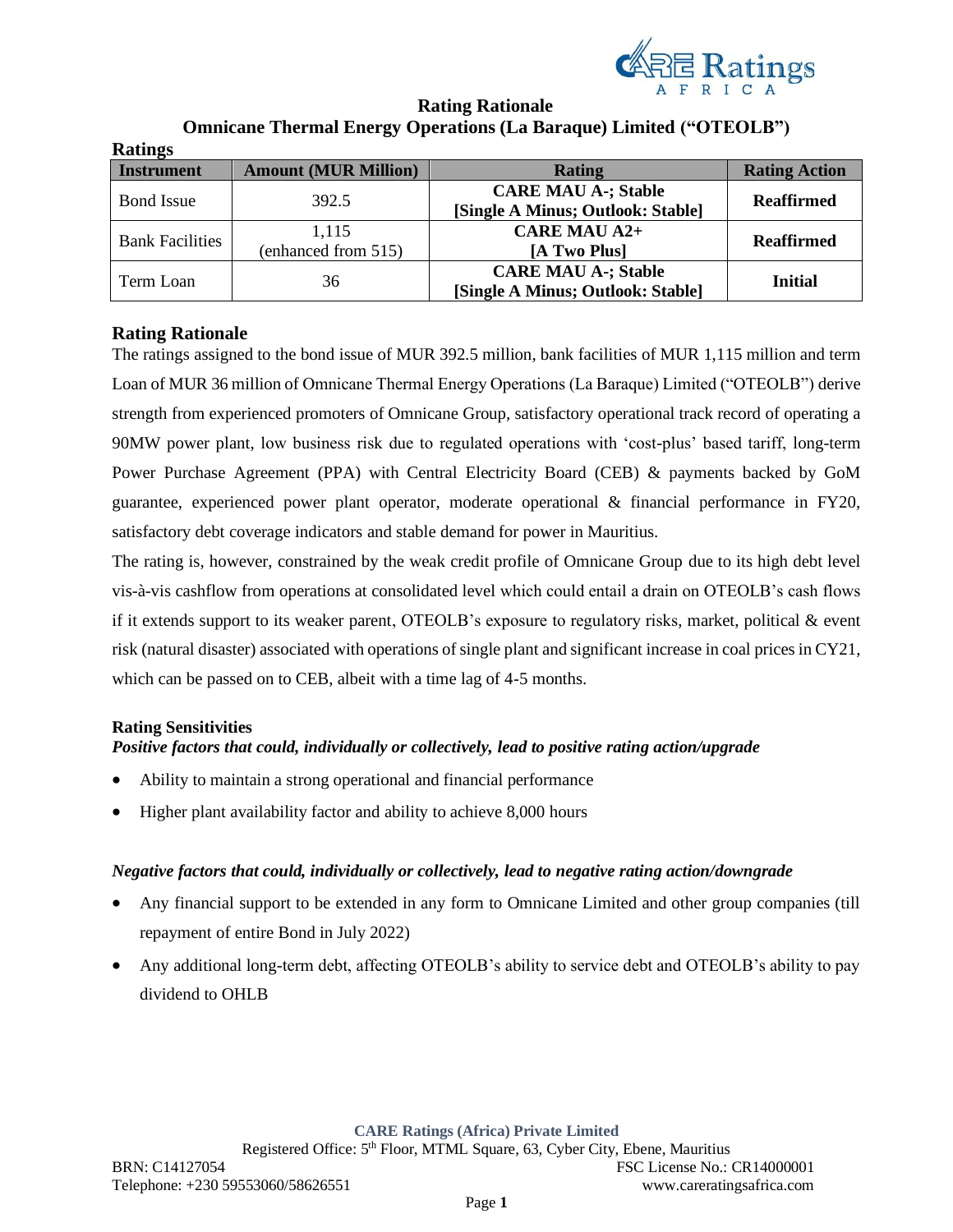

## **BACKGROUND**

Incorporated in 2005, by Omnicane Group (Omnicane Limited and subsidiaries; "Omnicane Group"), Omnicane Thermal Energy Operations (La Baraque) Limited ("OTEOLB") owns and operates 90 MW (45 MW\*2) coal and bagasse based powerplant located in the Southern part of Mauritius (La Baraque, L'Escalier). In 2005, OTEOLB decided to construct and operate a coal and bagasse based 90 MW (45MW\*2) powerplant next to its sugar mill in La Baraque. The power plant became operational on August 1, 2007.

**Power Purchase Agreement**: The PPA has been signed with CEB for an Initial period of 20 years from the Final Commercial Operation Date -i.e., 01 August 2007. The 90MW power plant was constructed by Albioma (one of the shareholders) at an aggregate cost of MUR 4.0 billion (debt- MUR 3.2 billion and equity – MUR 0.8 billion i.e., debt: equity ratio of 80:20). The financing cost and commercial operational date was within the PPA terms. The dual fuel system of the bagasse and coal fired cogeneration plant allows for continuous generation of power throughout the year due to bagasse being used as main fuel during harvest season (June-December) and coal being the primary fuel for the remaining months.

**Shareholders**: Omnicane Holdings (La Baraque) Thermal Energy Limited ("OHLB") holds 60% stake in OTEOLB. The other two shareholders of OTEOLB are Albioma (25%) and Sugar Investment Trust (15%).

OHLB (rated CARE MAU A-; Stable) is a wholly owned subsidiary of Omnicane Limited. Incorporated in 1926, Omnicane Limited is a public company (listed on the Stock Exchange of Mauritius) engaged in the cultivation of sugarcane, production of refined sugar, bioethanol, and thermal energy.

**Albioma** is a French company (listed in the NYSE Euronext Regulated Market in Paris) with over 30 years of operations, which commissioned the world's first hybrid bagasse/coal cogeneration plant (62 MW) on Reunion Island in 1992. In 2000, Albioma commissioned its first bagasse/coal power plant (70 MW) of Mauritius. In 2007, the company commissioned the 90 MW bagasse/coal power plant for OTEOLB in Mauritius. Since incorporation, OTEOLB's plant operation and maintenance is supervised by officials of Albioma. As on June 30, 2021, Albioma has an installed capacity of 910 MW of solar and bagasse/coal cogeneration power plant located in France, Mauritius, Reunion Island, Brazil, and other French territories.

**Sugar Investment Trust (SIT)**, a corporate body established in 1994 by an Act of Parliament, was set up as a participation scheme offering sugar cane planters and employees of the sugar industry the opportunity to participate in the ownership of sugar milling companies through equity. GoM owns 6.5% and National Pension Fund owns 10.6% stake in SIT.

**Operation and Maintenance of the Plant:** OTEOLB has entered into an agreement with Albioma for construction, operation, and maintenance of the plant. The technical services agreement with Albioma for operation and maintenance of the plant is as per the agreed terms of the PPA. In the PPA there are different charges to be paid by CEB. These charges include the cost of operation and maintenance. A reference amount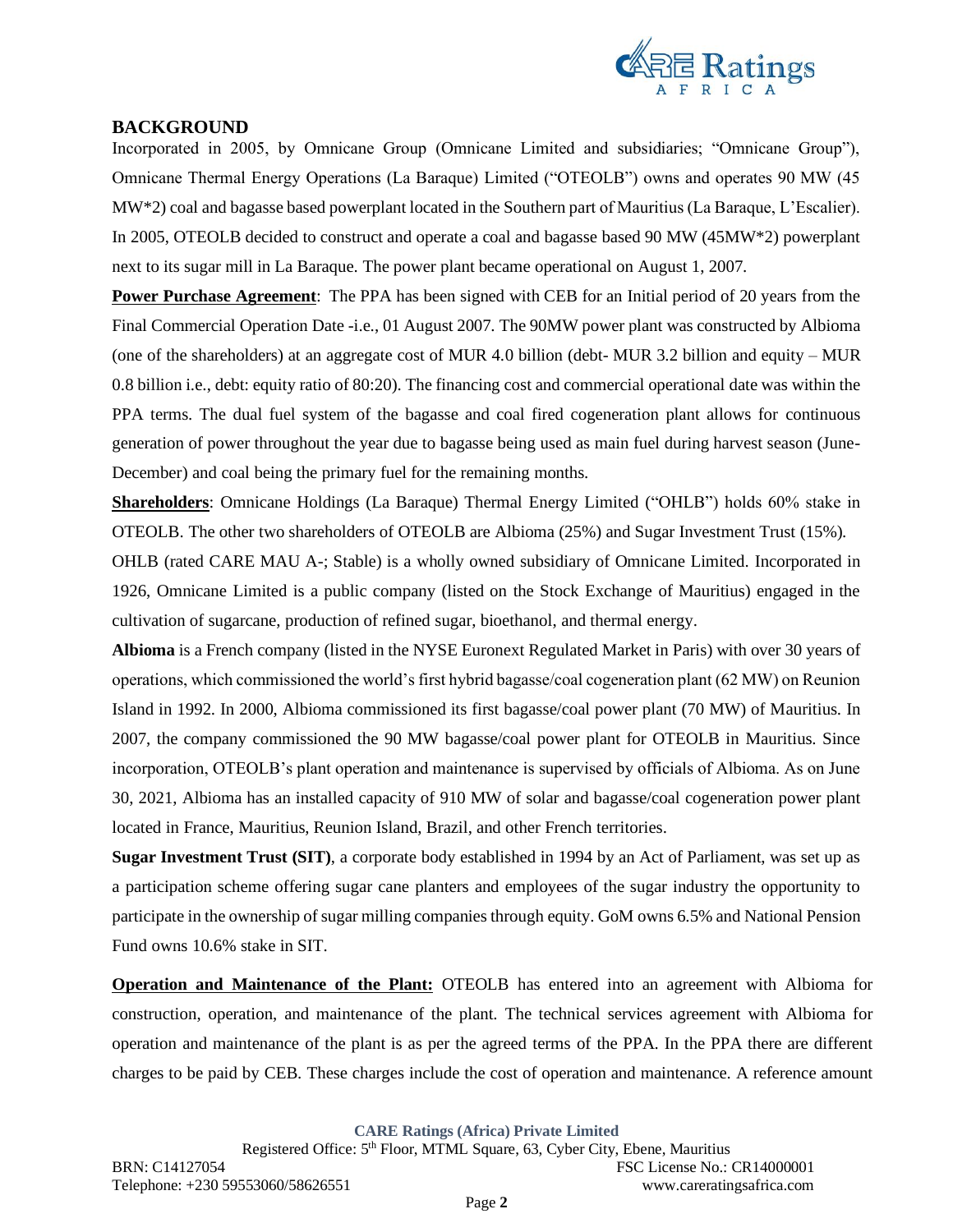

for each of these charges are listed in the PPA, together with the respective indexation formula applicable annually. This reference amount corresponds on normal cost of operation and maintenance.

**Management:** OTEOLB is a professionally managed company. It is governed by an 8-member Board of Directors comprising of 3 executive members and 5 non-executive members, including a director from Albioma. Mr. Jacques M. d'Unienville (CEO of Omnicane Limited) is the Chairman of the Board.

# **CREDIT RISK ASSESSMENT**

## **Long track record of Omnicane group & experienced promoters**

Omnicane Group is a long-established sugarcane group, with its origins dating back to 1850's. The primary activities of the group are cultivation of sugarcane and the production of refined sugar, bioethanol, thermal energy, and electricity in Mauritius. The group cultivates around 200,000 tonnes of sugarcane over 2,304 hectares of land. Since 2010, post centralisation of cane transformation, all the sugarcane harvested in the south of Mauritius is processed by Omnicane's fully integrated flexi-factory at La Baraque. Annually, the sugar mill crushes over 900,000 tonnes of sugarcane, comprising of their own harvest, that of 13 corporate planters (including around 102,000 tonnes supplied by Medine Sugar Estate) and 3,229 small planters. Accordingly, it produces around 100,000 tonnes of sugar (88,010 tonnes in 2020, representing 33% of sugar produced in Mauritius in 2019), 303,906 tonnes of bagasse and 19 million litres of bioethanol.

The Group's power supplied to the national grid (La Baraque-90 MW and Saint Aubin-35 MW) accounted for 26% (742 GWh) of Mauritius' total energy (2,882 GWh) in 2020. While at La Baraque power is produced both from coal and bagasse, St. Aubin generates power only from coal:

| <b>Electricity Produced (GWh)</b> | <b>From Bagasse</b> |      | <b>From Coal</b> |      | <b>Total</b> |      |
|-----------------------------------|---------------------|------|------------------|------|--------------|------|
|                                   | 2019                | 2020 | 2019             | 2020 | 2019         | 2020 |
| La Baraque (90MW)                 | 155                 | 129  | 464              | 465  | 619          | 594  |
| St. Aubin (35MW)                  | -                   |      | 254              | 253  | 254          | 254  |
| <b>Total</b>                      | 155                 | 129  | 718              | 718  | 873          | 848  |

The Group also owns Holiday Inn Mauritius (3-star category and 140 room Hotel) situated within close proximity of the airport of Mauritius and is involved in the property sector. Outside Mauritius, Omnicane group has sizeable investments in hydroelectric projects in East Africa, 20% equity stake in Kwale International Sugar Company Limited (Kenya), 21% shareholding in Real Good Food plc which is a leading group of companies specialising in the production and marketing of value-added sugar products in the United Kingdom.

The past audited financials of Omnicane Limited (Consolidated) are as under:

| <b>MUR Million</b>                 | <b>FY18</b> | <b>FY19</b> | <b>FY20</b> |
|------------------------------------|-------------|-------------|-------------|
| Turnover                           | 4,245       | 4,553       | 4,470       |
| <b>EBITDA</b>                      | 950         | 1,085       | 717         |
| Interest                           | 632         | 664         | 633         |
| Non-recurring non-cash impairments |             | 971         | 2.209       |
| <b>PAT</b>                         | (402)       | (1,061)     | (3,208)     |
| <b>GCA</b>                         | 242         | 629         | (426)       |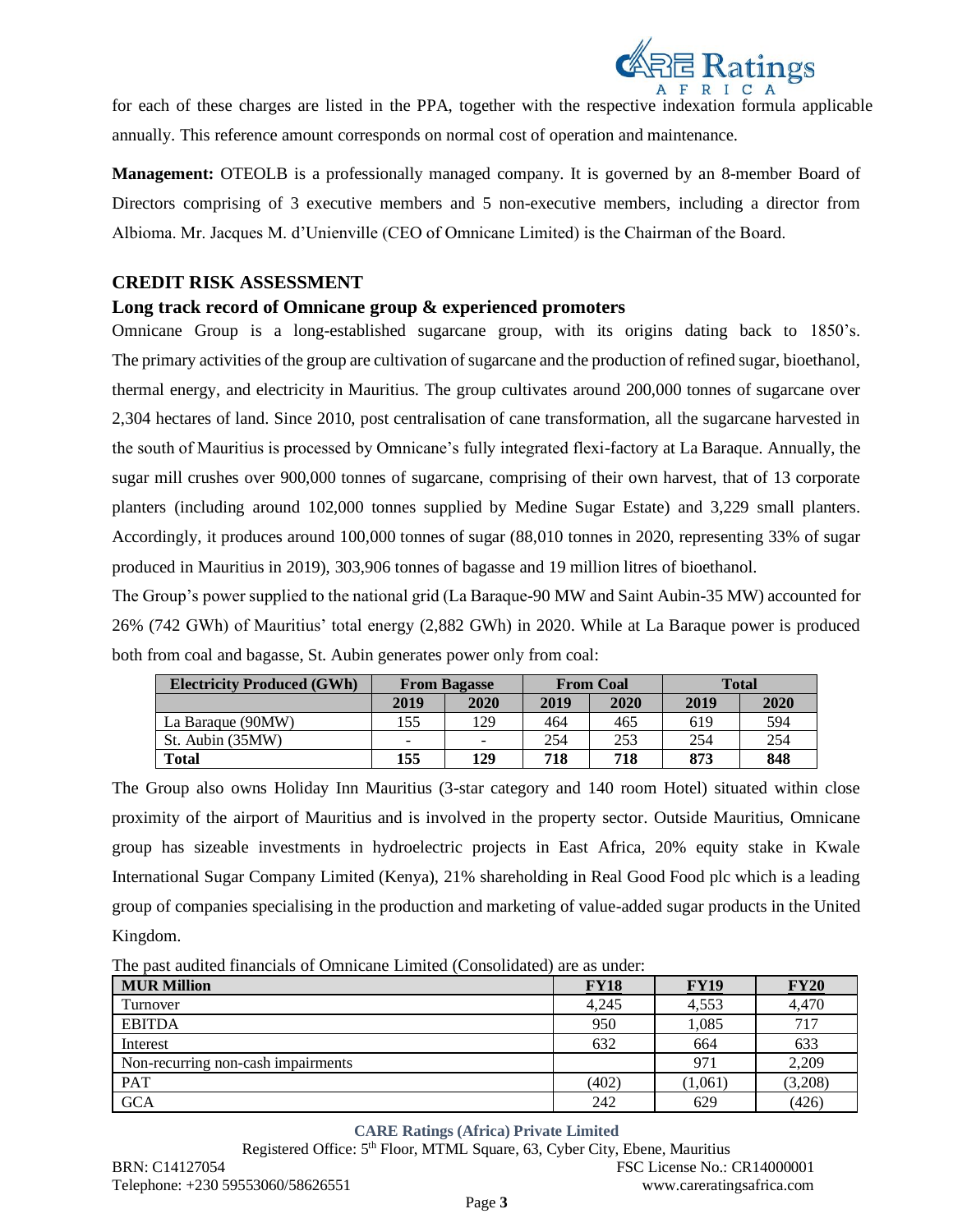

|                                     |             | <u>.</u>    |             |
|-------------------------------------|-------------|-------------|-------------|
| <b>MUR Million</b>                  | <b>FY18</b> | <b>FY19</b> | <b>FY20</b> |
| <b>Total Debt</b>                   | 11,006      | 10,979      | 10,685      |
| Tangible Networth                   | 10.753      | 9,366       | 6,473       |
| <b>EBITDA</b> margin                | 22%         | 31%         | 16%         |
| <b>Overall Gearing</b>              | 1.02        |             | 1.65        |
| Interest coverage (EBITDA/Interest) | 1.50        | 2.25        | 1.13        |

In FY20, Omnicane Limited's Consolidated revenue dipped because of the challenges faced during the COVID-19 pandemic and 2.5 months' lockdown in Mauritius. The Hospitality and Real Estate clusters were the most affected due to the closure of international borders. Additionally, more repairs and some of the critical equipment's overhaul was delayed thus impacting efficiency for the Energy cluster. The sugar cluster performed well with an increase in refined sugar production from 108,840 tons in 2019 to 156,255 tons in 2020 and a slightly better price for the sugar segment (MUR 12,282 per tons for 2020 compared to MUR 10,000 per ton in 2019). EBITDA was also lower for FY20. However, the Group recorded a non-cash impairment amounting to MUR 1.0 billion of its investment in the sugar project in Kenya, MUR 200 million impairment of the Holiday Inn Airport Hotel's property, plant and equipment following uncertainties on a back-to-normal level of operations and MUR 233 impairment of land conversion rights and real-estate related projects. The group also reported some forex loss of MUR 239 million following the depreciation of the Mauritian rupee and revaluation surplus of MUR 1.9 billion on its land bank. In FY20, the Group posted a cash loss of MUR 426 million (GCA positive at MUR 629 million for FY19).

As on December 31, 2020, Omnicane Limited (Consolidated) reported a debt figure of MUR 10,685 million [MUR 6,481 million at Omnicane Limited (Standalone) and MUR 4,204 million in subsidiaries]. On June 11, 2021, Omnicane Limited signed a deal with the Mauritius Investment Corporation for sale of land aggregating to MUR 4,500 million. OL has received Mur 2,416 million and has utilized the same to repay debt in June 2021. The company will receive additional Mur 2,084 million on execution of Deed of Sale of land (expected by November 2021) and will utilize the same to repay debt.

Post utilization of MIC proceeds, OL (Consolidated) will have total debt of MUR 6,235 million (MUR 2,031 million at the holding company). Finance costs is expected to decrease and gearing of Omnicane Limited will improve going forward.

**Experienced plant operator (Albioma):** Albioma has been appointed as OTEOLB's plant operator with responsibilities for maintenance since construction phase. This gives the plant access to expertise and technical support from an established international power company. With over 500 experts working for Albioma Group in, it has a total installed capacity of 1,011 MW across 8 countries [Mauritius (195 MW): Terragen (70MW), Saint Aubin (35MW) and La Baraque (90MW)] and its plants generated a total of 3.6 TWh of electricity in 2020. In 2020, Albioma's generating plants remained available for 91.6% of the time. In FY20 (Jan – Dec),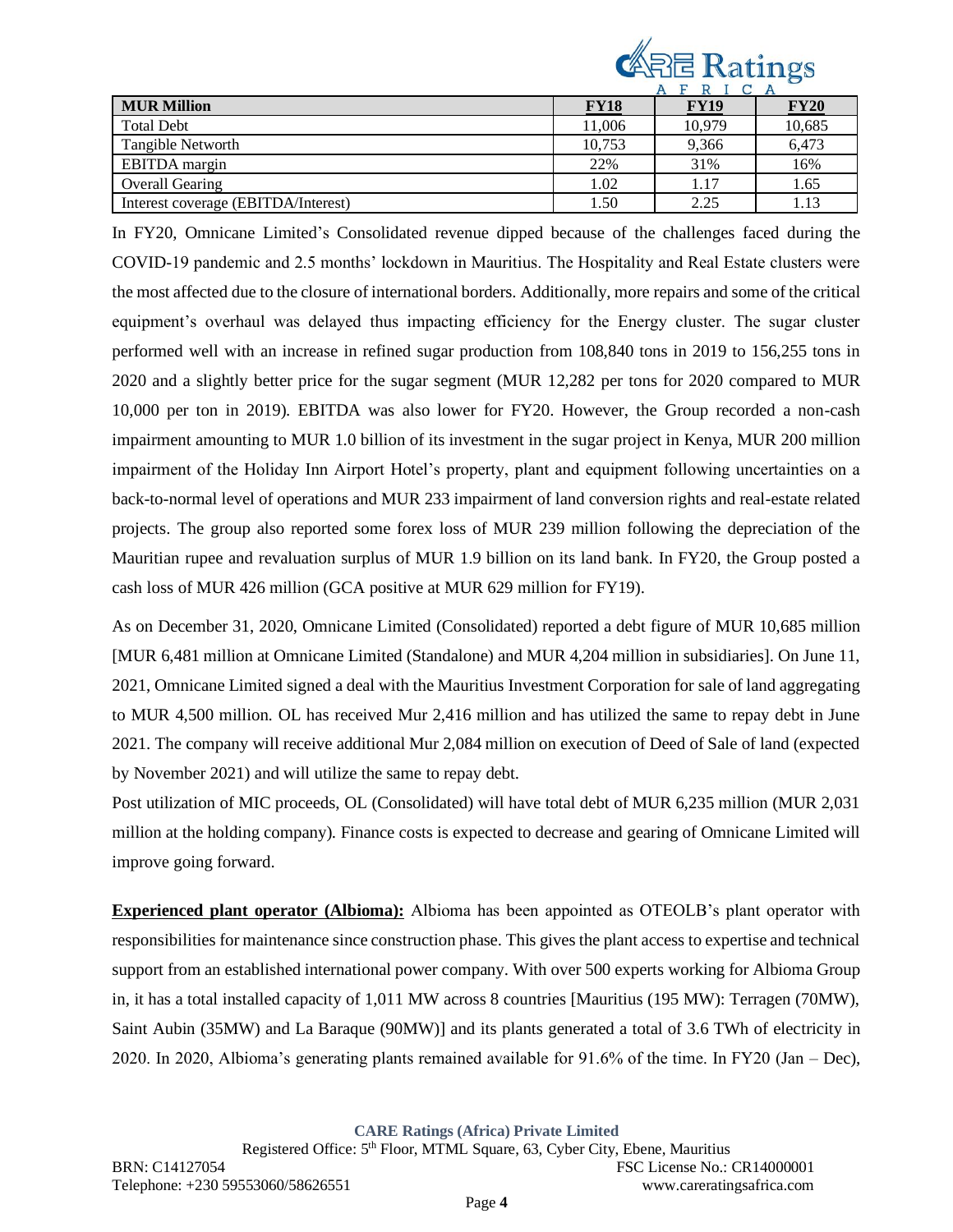

Albioma achieved a consolidated revenue of EUR 507 million (2019: EUR 506 million), EBITDA of EUR 206 million (2019: EUR 183 million) and PAT of EUR 55 million for 2020 (2019: EUR 44 million).

# **Power Purchase Agreement (PPA) with CEB**

**Low payment Risk:** OTEOLB has a 20-year PPA with the CEB expiring in July 2027. The Government of Mauritius has unconditionally guaranteed the due and punctual performance of CEB's payment obligations to OTEOLB contained in the PPA. In the event of any failed payments of the CEB, GoM undertakes to pay any amount owed within 20 business days of the receipt of a written demand from OTEOLB. However, for the last 12 years, CEB has paid all the invoices raised by OTEOLB well within the stipulated timelines and in no instance OTEOLB had approached GoM.

**Low offtake Risk:** The PPA requires the power plant to be available to CEB for a minimum of 8,000 hours annually. With the exception of 2018, 2019 and 2020, the power plant was available for over 8,000 hours annually (i.e., 334 days @ 24 hours a day) from 2007 to 2017 with the normal 1-month closure for maintenance. In FY18, one of the units (45 MW) was shut down for 135 days due to a lightning strike. Accordingly, the average availability of both units (2 x 45 MW) was around 6,350 hours (79%) as against 8,000 hours. In FY19, the power plant was available for 7,946 hours (99%) because of maintenance exercise overrun of around 2 days. In FY20, the power plant was available for 7,693 hours (96%) because of maintenance exercise overrun for a month because of unforeseen circumstances of the pandemic. The power generation depends on the requirement by CEB on real time basis. During the last 4 years, OTEOLB has exported 87% of its power generated to the National Grid. OTEOLB accounted for 18% of the total electricity produced in Mauritius in 2020.

# **Energy charge**

As per the PPA, the major components of revenue are Energy Charge and Capacity Charge. Energy charge includes cost of coal and bagasse used in production, fuel handling costs and variable operation & maintenance charges, is fully passed through to CEB. Coal purchase and delivery are under OTEOLB's responsibility. The CEB pays the coal cost, insurance, and freight price for the contract coal quantity only.

**Capacity charge:** As per the PPA, the capacity charge includes the following:

- ➢ Fixed O&M charge
- $\triangleright$  Equity charge
- ➢ Financial charge.

| <b>Capacity Charge (MUR Million)</b>     | 2017 | 2018 | 2019 | 2020 |
|------------------------------------------|------|------|------|------|
|                                          |      |      |      |      |
| Fixed Operational & Maintenance charge   | 219  | 196  | 196  | 207  |
| <b>Equity Charge</b>                     | 226  | 231  | 229  | 240  |
| <b>Financial Charge</b>                  | 422  | 383  | 384  | 383  |
| <b>Total Capacity Charge</b>             | 868  | 811  | 809  | 830  |
| Plant availability Factor (%)            | 100  | 79   | 99   | 96   |
| Actual Capacity charge received from CEB | 868  | 641  | 803  | 799  |

\* Financial charge will become NIL, post repayment of MUR 780 million debt in OTEOLB.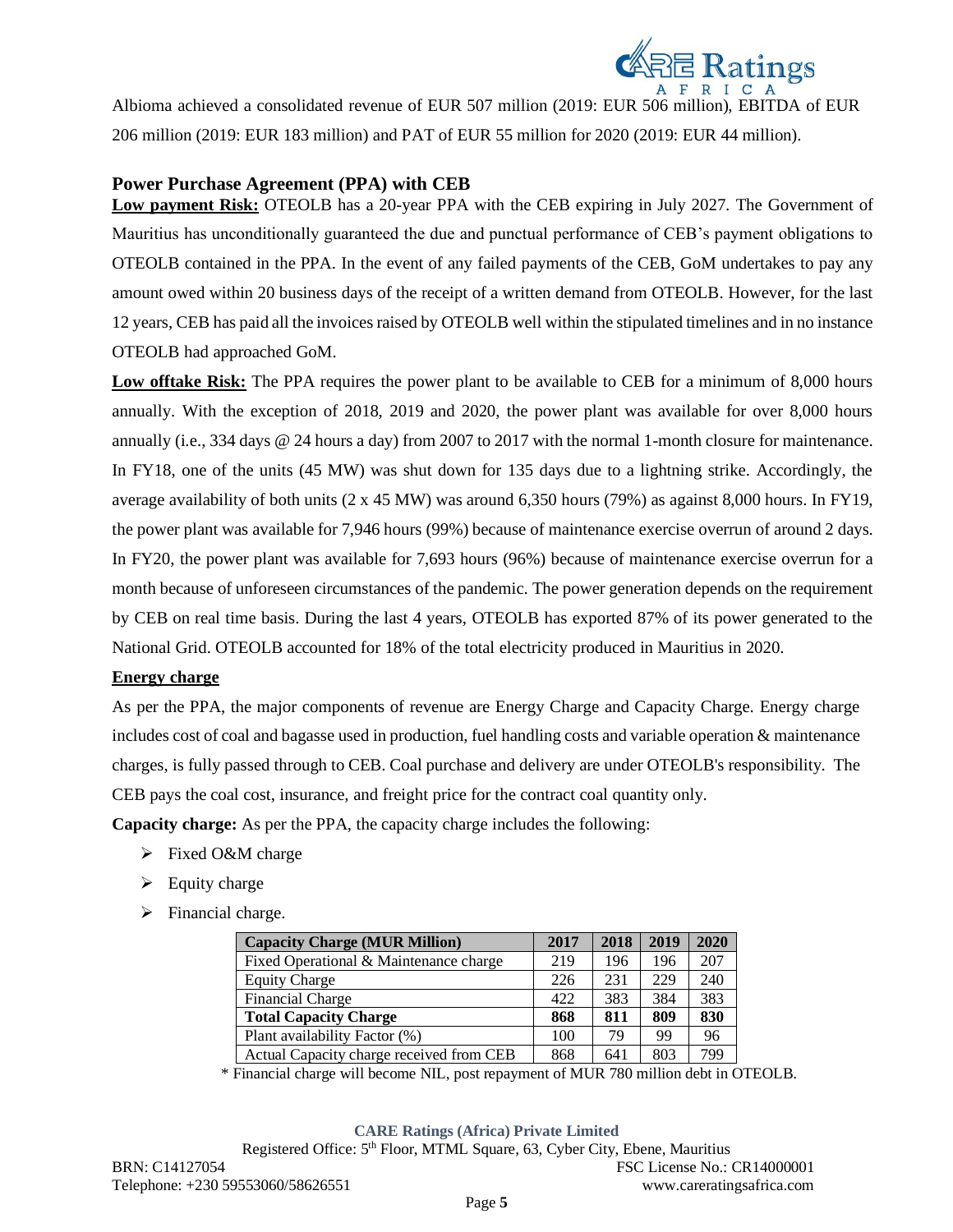

Total capacity charge is payable by CEB, to OTEOLB, depending on availability of the plant (captured by equivalent availability factor). If the plant is available for at least 8,000 hours per annum, OTEOLB receives the full Capacity charge, and if not, OTEOLB receives a lower amount in proportion to the number of hours the plant was available to CEB. In FY20, OTEOLB's plant was available for 7,693 hours (against 8,000 hours). As the plant was available for less than the minimum hours, OTEOLB has received Mur 799 million from CEB (96% of total capacity charge).

**Insurance coverage:** OTEOLB has taken insurance covers for Fire & Allied Perils (coverage from damages) that fire or perils can cause to its plant & machinery), consequential loss following Fire & Allied Perils (coverage against loss of income due to fire in the plant), Machinery Breakdown (coverage against unexpected accident for machines, including repairs and replacement for the normal course of business), consequential loss following Machinery Breakdown (coverage against other losses cascading from machinery breakdown) and terrorism and sabotage from Swan Insurance, to mitigate the risks inherent in a powerplant. All losses are covered over an excess of MUR 40 million.

**Steady fuel Sourcing arrangements:** OTEOLB uses both coal and bagasse as input for power generation. During the sugarcane crop season, bagasse is the main source of energy, whilst coal is used during the offcrop season. However, coal is the main fuel accounting for 70-80% of total annual power production. The plant runs on Grade B non-coking coal (Gross Calorific Value of 6,100). The company annually uses 200,000 – 260,000 tons of coal (efficiency of around 500-530 tonnes of coal used to produce 1 Gwh for last 3 years). The coal usage is in line with PPA, and any inefficiency have to be borne by OTEOLB.

*The coal procurement is done centrally by Coal Terminal (Management) Co. Ltd ("CTMC") for the account of Independent Power Producers (IPPs) of Mauritius through a transparent tendering process disclosed to the CEB. CTMC is responsible from the tendering to the delivery of coal to OTEOLB. CEB has a representative on the board of CTMC who acts as an observer to the coal purchase process. CEB representative provides to CTMC its views on the coal purchase process to ensure that CTMC purchases coal on behalf of IPPs on most economic basis. CEB pays for the actual coal, insurance, and freight price for the contracted coal quantity.* 

Bagasse is procured from Omnicane Milling Operations Limited ("OMOL"), which is the sugar mill of Omnicane Group. OMOL derives 300,000-400,000 tons of bagasse annually from its milling operations and supplies 100% of the bagasse to OTEOLB. Under the PPA between CEB and OTEOLB, for Bagasse Energy CEB pays for Variable O&M Charge, Bagasse Transfer Price, Bagasse Maintenance Charge and Bagasse Incentive Charge. The price of bagasse fixed by OMOL is governed by a Product Exchange Agreement between OMOL and OTEOLB, whereby OMOL supplies bagasse to OTEOLB in exchange of steam and electricity.

**CARE Ratings (Africa) Private Limited Impact of higher coal price in CY21**: In FY21, the coal price has increased from USD 90 per ton in January 2021 to USD 130 per ton in July 2021. The freight cost also increased from USD 18-20 per ton to USD 26-28

Registered Office: 5<sup>th</sup> Floor, MTML Square, 63, Cyber City, Ebene, Mauritius BRN: C14127054 FSC License No.: CR14000001 Telephone: +230 59553060/58626551 www.careratingsafrica.com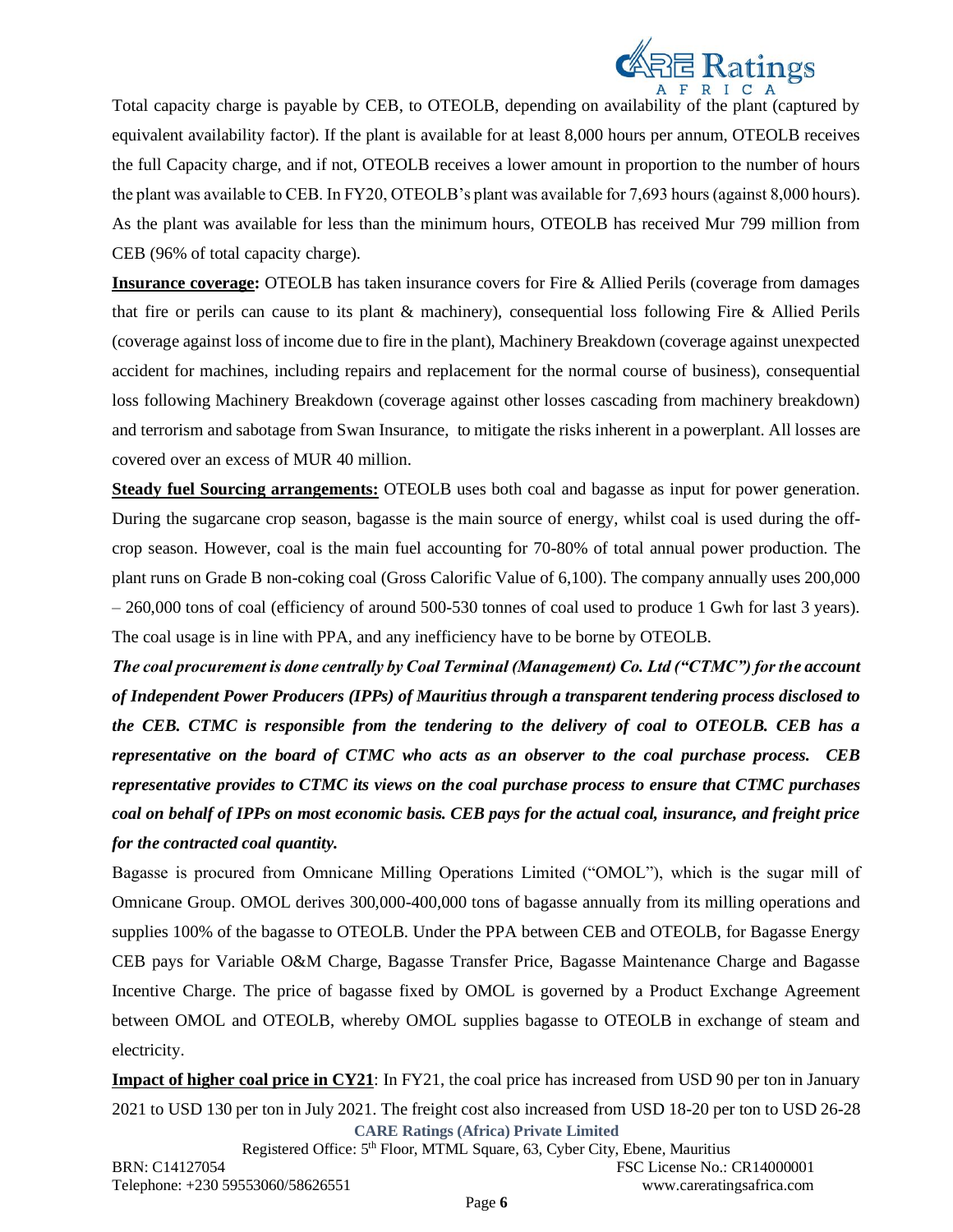

per ton during the same period. Accordingly, in FY21, due increase in coal price, freight cost and depreciation of MUR vis-a-vis USD, the value of coal ordered for each shipment and corresponding L/C requirement increased by 50-60% as compared to FY20.

As per the PPA with CEB, CEB pays for the actual coal, insurance, and freight price for the contracted coal quantity. However, in FY21, the company faced a time lag in passing on the same to CEB, since any increase or decrease in price paid for coal is passed on to CEB with a lag of 4-5 months. For example, if OTEOLB orders for coal purchase at a specific price in September 2021 and opens L/C, it will receive the coal in around 2 months' time (around November 2021), utilize the coal in December 2021, bill CEB in December 2021 and receive the payments in January 2021/ February 2022 (20-30 days from raising the invoice). Hence there is a cycle of 4-5 months whereby the coal price is passed on to CEB. Accordingly, in case of increase in coal price, OTEOLB had to bear the cost for 4-5 months.

In order to match the cashflow and meet the coal requirement to produce  $\&$  supply the contracted energy to CEB, the company approached its banker for increase in L/C facility and a new bill discounting facility. The same has been approved by its banker in July/August 2021 till normalization of the situation next year.

# **Central Electricity Board – Sole distributor of electricity in Mauritius with established track record of Invoice payment well within the stipulated timelines:**

Established in 1952, the Central Electricity Board ("CEB") is a parastatal body (wholly owned by GoM) and operates under the aegis of the Ministry of Energy and Public Utilities. CEB, is the sole organisation responsible for the transmission and distribution of electricity in Mauritius. CEB also generates approximately 40.8% of total power supply of Mauritius with its 4 thermal powerplants and 10 hydroelectric plants. In 2020, CEB produced 1,176 GWh of energy [accounting for 40.8% of the total energy supply to the national grid for 2020 (2,882 GWh)].

Given that CEB is the sole supplier of power to the population, CEB purchased additional 1,706 GWh (59.2%) from the following Independent Power Producers (IPPs):

| <b>IPPs</b>               | <b>Installed capacity MW)</b> | GWh generated in 2020 |
|---------------------------|-------------------------------|-----------------------|
| <b>Thermal</b>            |                               |                       |
| <b>OTEOLB</b> (Omnicane)  | 90.00                         | 520.8                 |
| OTEOSA (Omnicane)         | 32.50                         | 221.5                 |
| Others                    | 111.35                        | 803.0                 |
| <b>Total Thermal (D)</b>  | 233.85                        | 1,545.3               |
| <b>Others</b>             |                               |                       |
| Total photovoltaic* $(E)$ | 72.49                         | 145.6                 |
| Total wind $(F)$          | 9.35                          | 15.1                  |
| Total IPPs $(G=D+E+F)$    | 315.7                         | $1,706.0(59.2\%)$     |

\*Total PV includes power produced under Small/Medium scale distributed generation scheme

IPPs produce power as per requirement of CEB, barring their auxiliary/captive consumption. Power is transferred from various powerplants via 66 kV lines interconnecting powerplants and major 66/22 kV substations. As per the latest Annual report (2019), CEB posted a revenue of MUR 16,700 million (Mur 16,000

**CARE Ratings (Africa) Private Limited**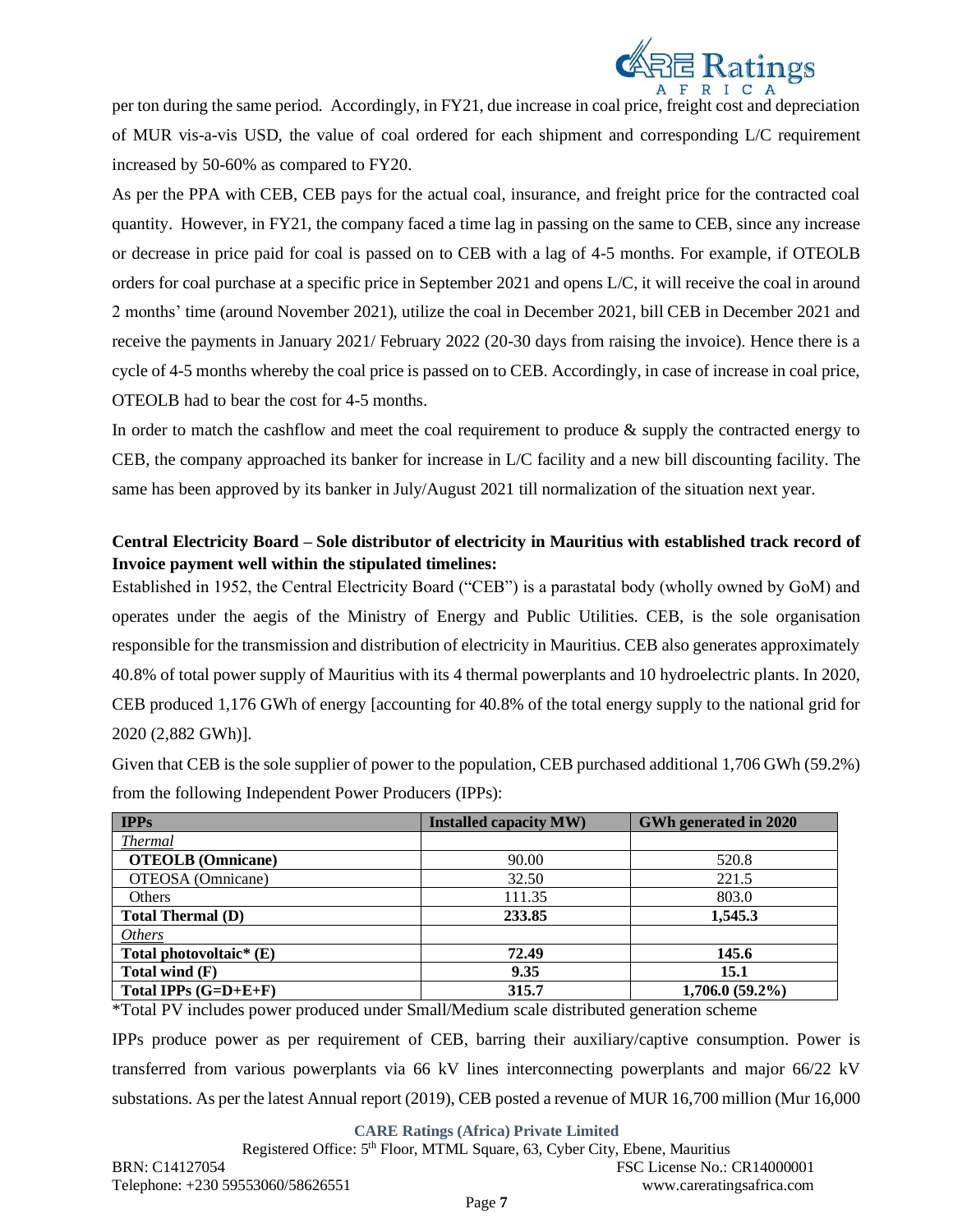

million in FY18) and PAT of MUR 440 million (Mur 1,900 million in FY18) for the period of 12 months ended June 30, 2019. As on June 30, 2019, CEB had a total borrowing of MUR 4.2 billion.

During discussion, Omnicane management stated that CEB is a stable profitable company with strong financial and operational parameters. They stated that every month-end, OTEOLB invoice CEB based on the total MWh supplied to CEB for the month, post which CEB settles its dues.

### **Industry Risk**

Mauritius has a total installed capacity of 862 MW comprising of capacity of the plants owned by CEB, Independent Power Producers (IPPs), producers under Small Scale Distributed Generation Scheme and Medium Scale Distributed Generation Scheme. In CY20, the total energy supply to the National Grid was 2,882 GWh (2019: 3,237 GWh) and the average price of electricity charged to customers was around MUR 6.00 per kWh.

CEB is the sole organization responsible for the transmission and distribution of electricity to the population. In 2020, CEB produced 1,176 GWh of energy, accounting for 40.8% of the total energy supply of the national grid for 2020 (2,882 GWh). Given that CEB is the sole supplier of electrical power to the population, CEB purchased additional 1,706 GWh (59.2%) from the IPPs. IPPs produce power as per requirement of CEB, barring their auxiliary/captive consumption. The power sector has a mix of different fuels used to produce power. Transmission from various power plants is done via 66 kV lines interconnecting power plants and major 66/22 kV substations. The 22 kV outgoing lines from these substations either supply the rural regions or are used for 'sub-transmission' feeding 22/6.6 kV substations. CEB, being responsible for the transmission and distribution system, operates 24-hour basis System Control Centre situated in Curepipe to ensure system availability.

In terms of fuel used to generate power, Mauritius is still heavily reliant on Heavy Fuel Oil (accounting for 36.7% of power generated in 2020) and Coal (accounting for 39.5% of power generated in 2020). Bagasse (13.3%) leads the way among other fuels due to Island's significant sugarcane production. In CY20, electricity generation decreased by 11.0% from 3,237 GWh (278 Ktoe) in 2019 to 2,882 GWh (248 Ktoe), of which 76.1% (2,194 GWh or 189 Ktoe) was generated from non-renewable sources and 23.9% (688 GWh or 59 Ktoe) from renewable sources.

| <b>Generation in 2020</b> |            |               |  |  |  |
|---------------------------|------------|---------------|--|--|--|
| Fuel                      | <b>GWH</b> | $\frac{0}{0}$ |  |  |  |
| <b>HFO</b>                | 1,056.3    | 36.7%         |  |  |  |
| Coal                      | 1,137.6    | 39.5%         |  |  |  |
| <b>Bagasse</b>            | 383.6      | 13.31%        |  |  |  |
| PV                        | 145.7      | 5.05%         |  |  |  |
| Hydro                     | 115.8      | 4.02%         |  |  |  |
| Landfill Gas              | 24.8       | 0.86%         |  |  |  |
| Wind                      | 18.1       | 0.63%         |  |  |  |
| Kerosene                  | 0.5        | 0.02%         |  |  |  |
| <b>Total</b>              | 2,937.2    | 100%          |  |  |  |

#### **Prospects**

OTEOLB's prospects depends on the plant meeting its 8,000 hours availability, as pet the PPA. The rating is sensitive to the operational and financial performance of the company, any additional debt availed in OTEOLB

**CARE Ratings (Africa) Private Limited**

Registered Office: 5<sup>th</sup> Floor, MTML Square, 63, Cyber City, Ebene, Mauritius BRN: C14127054 FSC License No.: CR14000001 Telephone: +230 59553060/58626551 www.careratingsafrica.com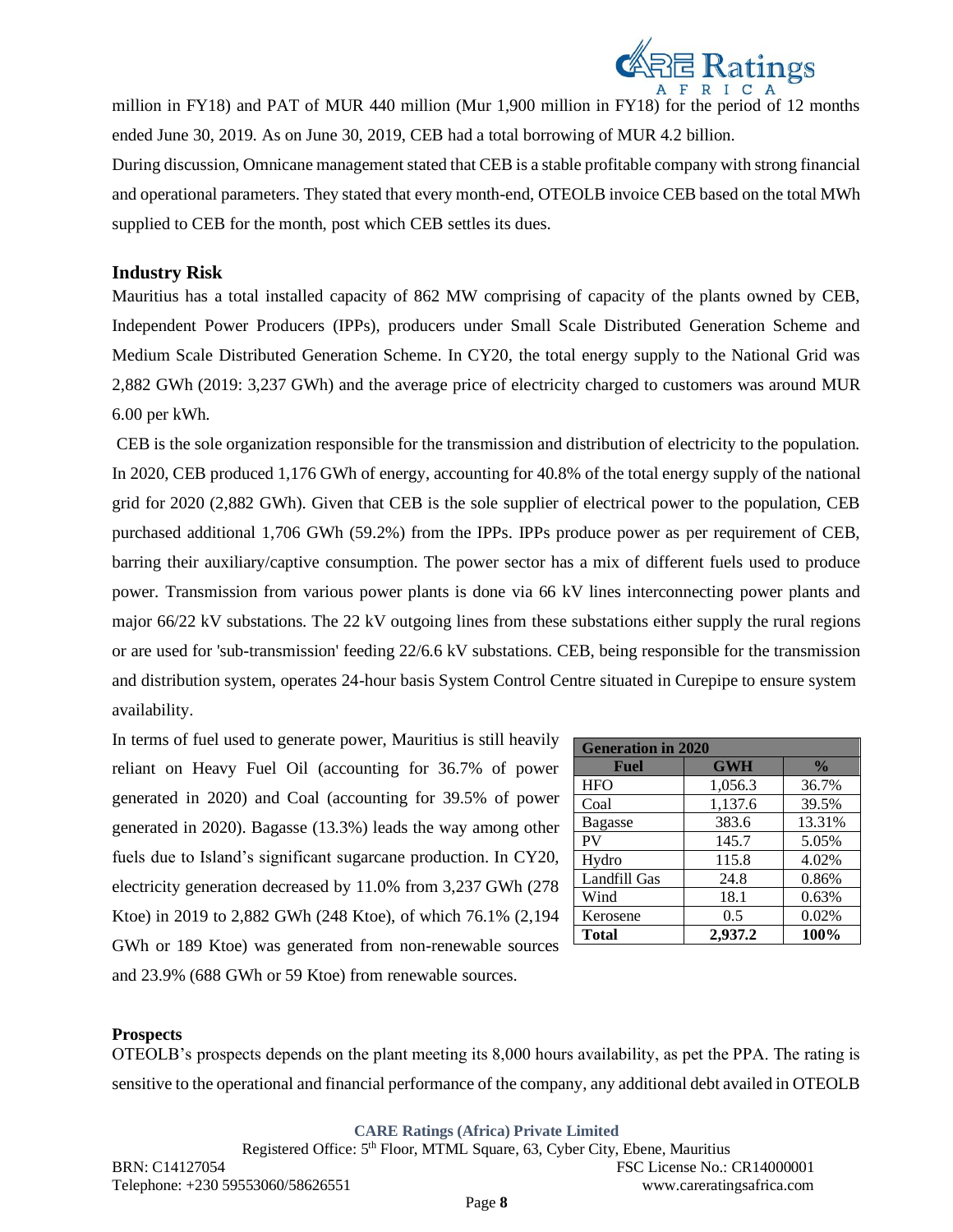

and higher than projected dividend payment or support extended in any other form to Omnicane Limited and other group companies.

# **FINANCIAL PERFORMANCE Standalone Financial performance of OTEOLB** *MUR Million*

| For the year ended as on                     | <b>Dec-18</b>   | <b>Dec-19</b>  | <b>Dec-20</b>    |
|----------------------------------------------|-----------------|----------------|------------------|
|                                              |                 | <b>Audited</b> |                  |
| Revenue from sale of electricity             | 1645            | 1948           | 1,845            |
| Other Income (Interest income/Rental Income) | 12              | 8              | 8                |
| <b>Total Income</b>                          | 1658            | 1956           | 1,853            |
| <b>EBITDA</b>                                | 487             | 633            | 452              |
| Depreciation & amortisation                  | 206             | 214            | 116              |
| Interest                                     | 101             | 84             | 55               |
| <b>PBT</b>                                   | 176             | 297            | 280              |
| PAT                                          | 144             | 250            | 227              |
| Gross Cash Accruals (GCA)                    | 382             | 465            | 343              |
| Dividend paid/proposed                       | 150             | 125            | 150              |
| <b>Financial Position</b>                    |                 |                |                  |
| Equity share capital                         | 761             | 761            | 761              |
| Tangible networth                            | 1,166           | 1,295          | 1,375            |
| <b>Total debt</b>                            | 1,391           | 1,107          | 702              |
| - Long term debt                             | 1,096           | 779            | 312              |
| - Short term debt                            | 295             | 328            | 390              |
| Cash & Bank balances                         | 81              | 29             | 56               |
| <b>Key Ratios</b>                            |                 |                |                  |
| Profitability (%)                            |                 |                |                  |
| EBITDA / Total operating income              | 29.36           | 32.34          | 24.39            |
| PAT / Total income                           | 8.71            | 12.80          | 12.24            |
| ROCE-operating (%)                           | 9.49            | 15.21          | 13.49            |
| RONW (%)                                     | 12.37           | 20.35          | 16.99            |
| Solvency                                     |                 |                |                  |
| Long Term                                    |                 |                |                  |
| Long-term debt to equity ratio               | 0.94            | 0.60           | 0.23             |
| Overall gearing ratio                        | 1.19            | 0.85           | 0.51             |
| Interest coverage (times)                    | 4.81            | 7.49           | 8.15             |
| Long-term Debt/EBITDA                        | 2.25            | 1.23           | 0.69             |
| Total debt/EBITDA                            | 2.86            | 1.75           | 1.55             |
| Liquidity                                    |                 |                |                  |
| Current ratio                                | 2.02            | 2.46           | 1.6              |
| Quick ratio                                  | 1.28            | 1.42           | 1.0              |
| <b>Turnover</b>                              |                 |                |                  |
| Average collection period (days)             | 41              | 41             | 64               |
| Average inventory (days)                     | 103             | 97             | 95               |
| Average creditors (days)                     | $\overline{52}$ | 53             | 51               |
| Operating cycle (days)                       | 92              | 85             | 108              |
| Working capital turnover ratio               | 3.54            | 3.78           | $\overline{5.3}$ |

#### **Adjustments**

1. Tangible net worth is calculated by netting off revaluation reserve, and non-purchased intangible assets from total equity.

### **CARE Ratings (Africa) Private Limited**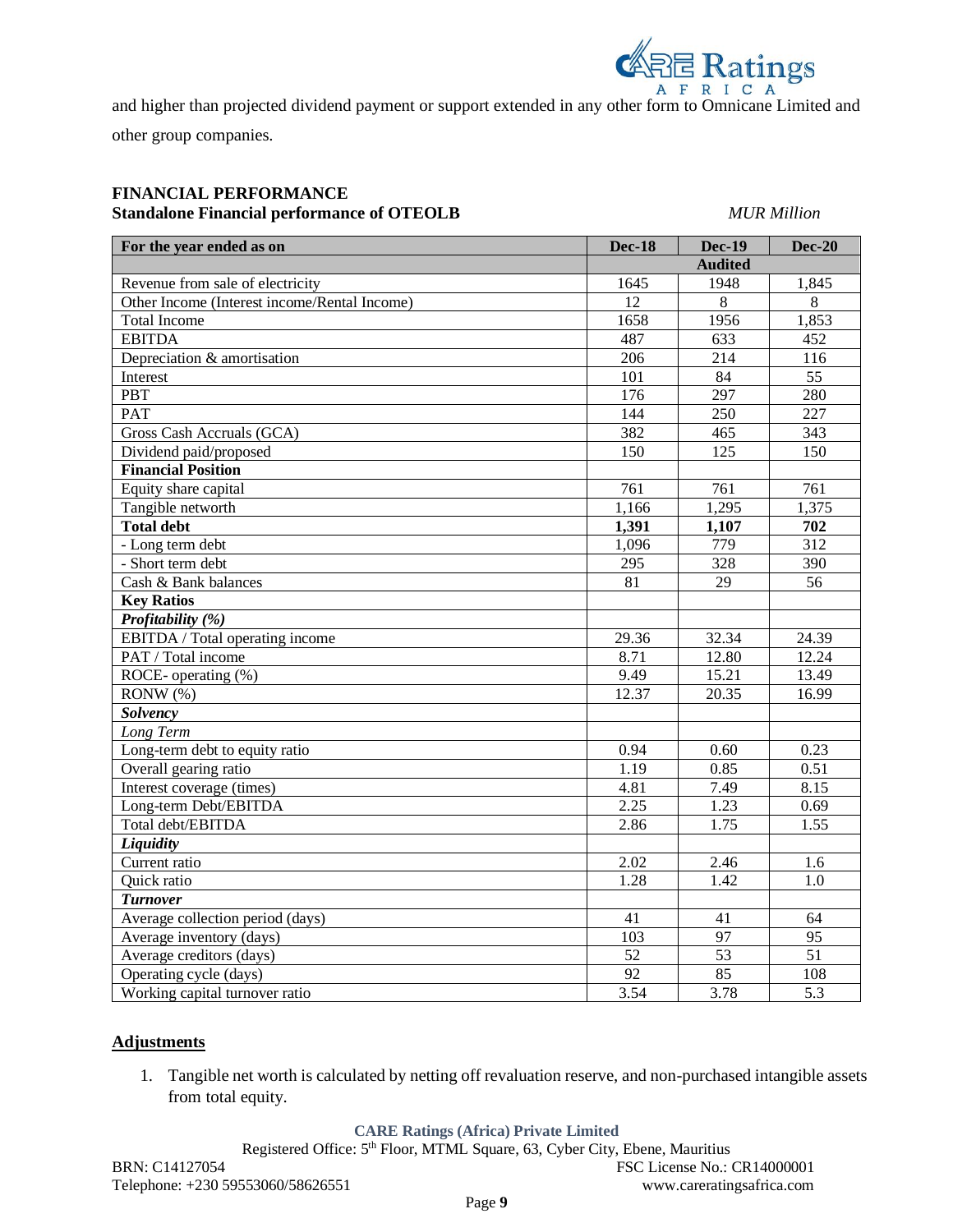

- 2. Gross Cash Accruals (GCA) is calculated as PAT+ Depreciation + deferred tax+ other non-cash expenditure.
- 3. Overall Gearing ratio is calculated as total debt (long term and short-term debt)/Tangible Networth

In FY20, revenue from sale of energy was lower due to lower electricity production (as the plant was unavailable for one month due to delay in repairs and maintenance during the lockdown period). It operated for only 7,693 hours in FY20. Accordingly, the plant was available for less than the minimum hours and OTEOLB received Mur 799 million from CEB (i.e., 96% of the total capacity charge).

During the normal maintenance undertaken in February-March 2020, a team of engineers came from France for overhauling of the turbine and the plant. Due to COVID-19 pandemic they left without completing the full overhauling within the stipulated period of one month. The local team had to complete the work which entailed higher cost and higher no. of days leading to lower availability of the plant and higher maintenance cost. Other expenses also increased due to higher ash related expenses. Accordingly, the company witnessed a dip in EBIT in FY20 vis-à-vis FY19.

Overall gearing has improved to 0.51x times as on Dec 31, 2020, as compared to 0.85x times as on Dec 31, 2019, due to scheduled repayment of the term loan/Bond. Interest coverage was satisfactory. The company generated cashflow of MUR 343 million. There was a release of DSRA of MUR 91 million. The company utilized the same to repay Mur 228 million of term loan and Mur 100 million of Bond.

#### **Short term Rating analysis:**

In FY20, OTEOLB has MUR 100 million of overdraft facility and Mur 325 million of Letter of Credit (L/C) and import loan facility. It also has Mur 90 million of Bank Guarantee from banks extended to CEB.

The Letter of Credit/Import Loan are mainly used for import of coal (upon receipt of coal) and are repaid from the receipt of sale proceeds from Central Electricity Board. Coal purchase and delivery are under CEB's responsibility and the coal price, forex fluctuation is a fully pass-through item. While utilisation of overdraft was around 20-25% in CY20, utilisation was L/C facility was 75-80% in CY20.

However, with increase in coal prices and higher freight cost in CY21, the company's utilisation of overdraft and L/C facility increased to almost 100% in beginning of CY21. While higher coal cost is being passed on to CEB, but with a time lag of 4-5 months, the company approached its bankers for additional L/C facility and bill discounting facility. The same was approved by the bankers in July/August 2021. In between Jan-August 2021, overdraft utilisation was around 80% and L/C facility utilisation was around 80-85%.

**Term loan for new Rotor**: In FY18, the company's plant faced a lightning strike which impacted its rotor. The company didn't have a spare rotor and hence the plant was closed for more 2-3 months. The entire loss arising out of lower generation, cost of new rotor and installing of the new rotor was borne by the Insurance company. However, the Insurance company advised OTEOLB to maintain a spare rotor or increase in premium by Mur 7-8 million per annum. In order to reduce insurance premium and uncertainty of generation loss, the